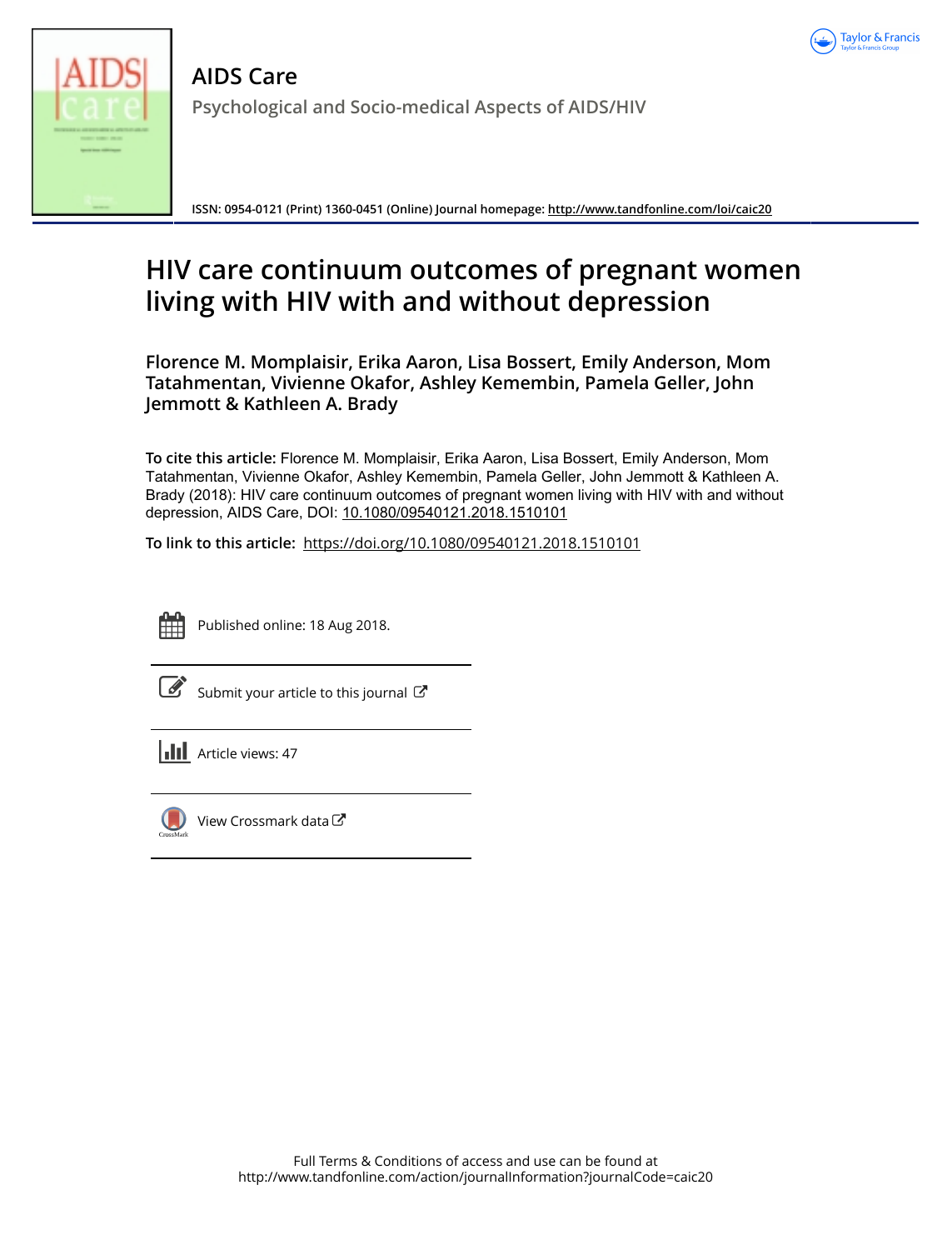# <span id="page-1-0"></span>HIV care continuum outcomes of pregnant women living with HIV with and without depression<sup>†</sup>

Florence M. Momplaisir<sup>a</sup>, Erika Aaron<sup>a,b</sup>, Lisa Bossert<sup>c</sup>, Emily Anderson<sup>b</sup>, Mom Tatahmentan<sup>c</sup>, Vivienne Okafor<sup>d</sup> , Ashley Kemembin<sup>e</sup>, Pamela Geller<sup>a</sup>, John Jemmott<sup>f</sup> and Kathleen A. Brady<sup>b</sup>

<sup>a</sup>Division of Infectious Diseases and HIV Medicine, Drexel University School of Medicine, Philadelphia, PA, USA; <sup>b</sup>Philadelphia Department of Public Health, AIDS Activities Coordinating Office, Philadelphia, PA, USA; <sup>c</sup>Department of Community Health and Prevention, Drexel University Dornsife School of Public Health, Philadelphia, PA, USA; <sup>d</sup>University of Pennsylvania Center for Public Health Initiatives, Philadelphia, PA, USA; Lucci Capacher et al. College of Public Health Initiatives, Philadelphia, Temple University College of Public Health, Philadelphia, PA, USA; <sup>f</sup>University of Pennsylvania, Perelman School of Medicine, Department of Psychiatry, Philadelphia, PA, USA

#### **ABSTRACT**

Women living with HIV (WLWH) suffer from poor viral suppression and retention postpartum. The effect of perinatal depression on care continuum outcomes during pregnancy and postpartum is unknown. We performed a retrospective cohort analysis using HIV surveillance data of pregnant WLWH enrolled in perinatal case management in Philadelphia and evaluated the association between possible or definite depression with four outcomes: viral suppression at delivery, care engagement within three months postpartum, retention and viral suppression at one-year postpartum. Out of 337 deliveries (2005–2013) from 281 WLWH, 53.1% ( $n = 179$ ) had no depression; 46.9% had either definite ( $n = 126$ ) or possible ( $n = 32$ ) depression during pregnancy. There were no differences by depression status across all four HIV care continuum outcomes in unadjusted and adjusted analyses. The prevalence of possible or definite depression was high among pregnant WLWH. HIV care continuum outcomes did not differ by depression status, likely because of supportive services and intensive case management provided to women with possible or definite depression.

# Introduction

Women living with HIV (WLWH) are disproportionately affected by depression compared to women without HIV (Morrison et al., [2002\)](#page-6-0) and depressive symptoms among WLWH are associated HIV disease progression (Evans, Ten Have, Douglas, Gettes, & Morrison, [2002](#page-5-0); Ickovics, Hamburger, Vlahov, Schoenbaum, & Schuman, [2001\)](#page-6-0). Depression can be a strong predictor of non-adherence to antiretroviral therapy (ART) (Ammassari, Antinori, Aloisi, Trotta, & Murri, [2004](#page-5-0); Springer, Dushaj, & Azar, [2012](#page-6-0)) and may contribute to poor maternal outcomes at delivery and postpartum (Alder, Fink, Bitzer, Hösli, & Holzgreve, [2007](#page-5-0); Goedhart et al., [2010\)](#page-5-0). Previous studies have shown that WLWH have poor viral suppression at delivery (Momplaisir et al., [2015](#page-6-0)) and poor retention in HIV care postpartum (Adams, Brady, Michael, Yehia, & Momplaisir, [2015](#page-5-0); Momplaisir, Storm, Nkwihoreze, Jayeola, & Jemmott, [2018](#page-6-0)). The impact of depression on HIV care outcomes during pregnancy and postpartum has not been well described.

Perinatal case management (PCM) is a referral-based voluntary program for pregnant WLWH available in several cities in the United States, including Philadelphia (Anderson, Momplaisir, Corson, & Brady, [2017\)](#page-5-0). The purpose of the program is to support WLWH by addressing structural barriers to care and helping clients optimize engagement in care in order to maintain virologic suppression in the peripartum period. During the intake process with clients, perinatal case managers perform a detailed need assessment and ask women about a current or past diagnosis of depression. This provides the opportunity, along with mandatory reporting of HIV laboratory data to the Philadelphia Department of Public Health, to compare care continuum outcomes of WLWH with or without depression during pregnancy. A PCM program has been established in Philadelphia for the past 14 years and has reached over 60% of pregnant WLWH in the catchment area. An evaluation of this program showed higher suppression and postpartum retention among enrolled versus non-enrolled clients (Anderson et al., [2017](#page-5-0)). However, despite this program, suppression at delivery and engagement in

© 2018 Informa UK Limited, trading as Taylor & Francis Group

ARTICLE HISTORY Received 26 January 2018 Accepted 1 August 2018

**KEYWORDS** HIV/AIDS; depression; retention in care; HIV care continuum; maternal health

Check for updates

CONTACT Florence M. Momplaisir a [fmd38@drexel.edu](mailto:fmd38@drexel.edu) 1427 Vine Street, 4th Floor, Philadelphia, PA 19102, USA

This study was presented as an oral presentation at the CFAR symposium, 30 September 2016 and as a poster at 7th International Workshop on HIV and Women, Seattle, Washington, 6 February 2017.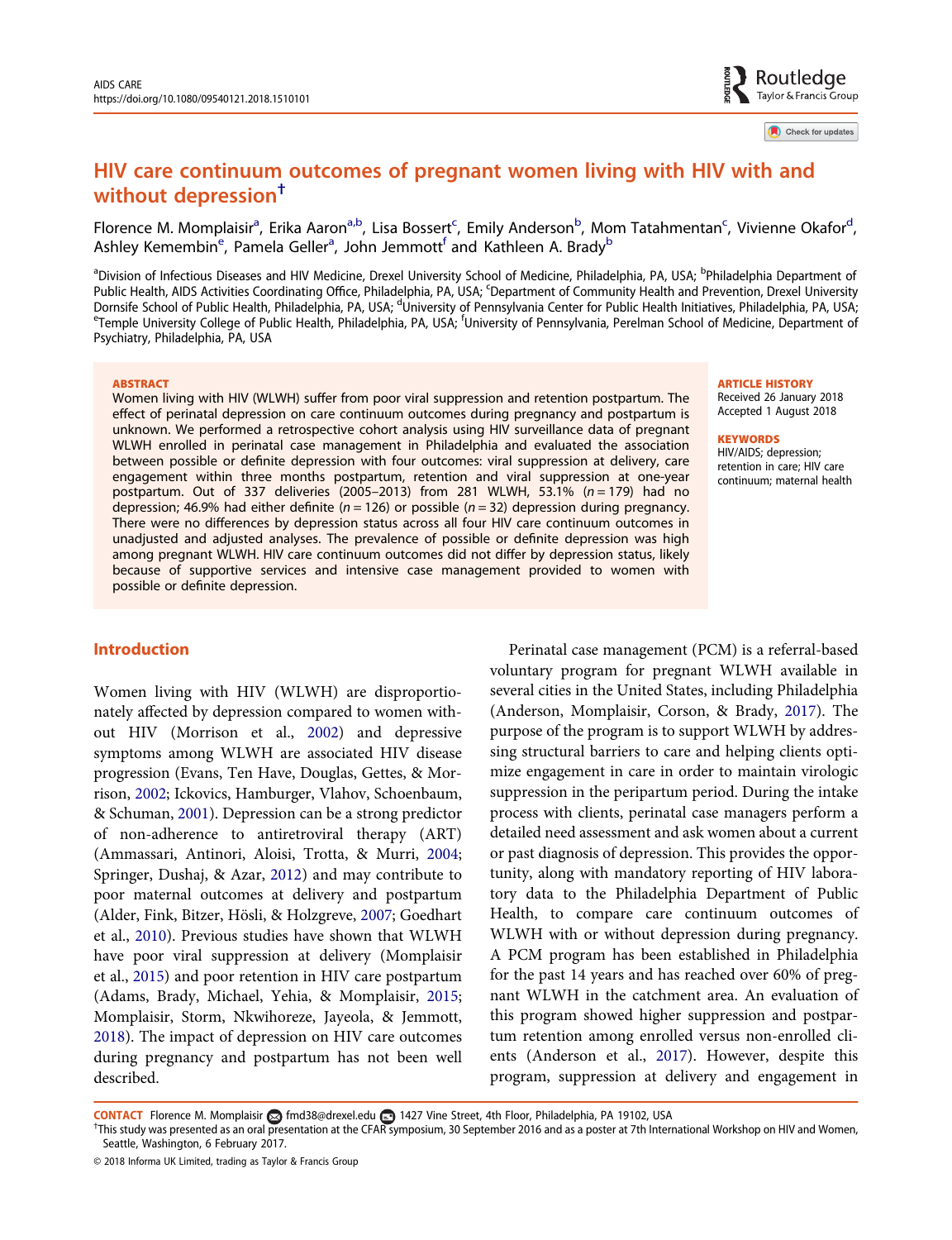<span id="page-2-0"></span>HIV care postpartum remain poor (Momplaisir et al., [2015](#page-6-0)). This may indicate that other factors, including depression, could be hindering care engagement and adherence to ART. This study evaluates the association between depression during pregnancy and HIV care continuum outcomes of pregnant and postpartum WLWH enrolled in PCM.

# **Methods**

## Data source

The data source for this analysis merged PCM records entered in CAREWare (a Ryan White reporting surveillance system) with HIV surveillance data sources, the Enhanced Perinatal System (EPS) and Enhanced HIV/ AIDS Reporting System (eHARS). EPS contains clinical variables of WLWH during pregnancy and up to 30 days after delivery. Postpartum data were obtained by merging EPS and eHARS, a surveillance system of all reported HIV/AIDS cases in Pennsylvania. The combined dataset contained information relevant to depression status and other clinical variables abstracted during pregnancy, delivery and postpartum. This study was approved by the Philadelphia Department of Health Institutional Review Board (IRB) and an exemption was obtained from the Drexel University and the University of Pennsylvania IRBs.

#### Population

The study population consists of WLWH who had a live delivery in Philadelphia (2005–2013) and enrolled in the PCM program during pregnancy. Entry in the cohort began during pregnancy and ended 1 year after delivery. Multiple gestation deliveries (twins and triplets) were included as a single observation and each delivery was treated as an independent event.

#### Outcome variables

Viral suppression at delivery was defined as having a viral load (VL)  $\leq$ 200 copies/ml using the VL closest to delivery. This cut-off was used in the early years of our study period and applied to the entire cohort for consistency.

Postpartum engagement in HIV care was defined as having  $\geq$ 1 CD4 or VL in the first 90 days post-delivery (Adams et al., [2015\)](#page-5-0).

Retention in HIV care at one-year postpartum was defined as having  $\geq$ 1 CD4 or VL in each 6-month interval of the postpartum period with ≥60 days between tests (U.S. DoHHS, [2016](#page-6-0)).

Viral suppression at one-year postpartum was defined as having a  $VL \leq 200$  copies/mL, using the lab closest to the end of the postpartum year.

#### Exposure variable

A diagnosis of depression during pregnancy was classified as definite, possible or no depression. A definite diagnosis of depression included cases when the diagnosis was made by a healthcare provider, when women reported having a diagnosis of depression, current suicidal ideation or suicidal attempt during pregnancy. Women were classified as having possible depression when they had indicators of depressive symptoms but no formal diagnosis was made. Women with no depression included those with no diagnosis or symptoms of depression and those with a low Edinburgh Postnatal Depression Scale (EPDS) scores. Other mental illness diagnoses were also collected.

#### Independent variables

Demographic variables included age, race and previous live births. Psychosocial variables included drug use which captured nicotine, alcohol and illicit substance use; intimate partner violence (IPV), defined as experiencing physical, sexual or emotional abuse; history of child sexual abuse, defined as having non-consensual sex as a child; exchange of sex for money or drugs; housing instability, defined as being in a shelter, in the street, sleeping on someone else's couch, frequently switching houses, or being unable to pay rent; poor support, defined as having limited emotional, financial, or instrumental support during pregnancy and this was measured for partner(s) and family members; and legal issues, which included a history of incarceration or parole violation during pregnancy. We measured the number of PCM encounters which included face-to-face contact, phone calls and home visits.

# Data analysis

Univariate analyses were performed to assess the data quality and review frequency distributions for each variable. Bivariate analysis was used to describe the relationship between possible or definite depression and the covariates; possible or definite depression and outcomes variables. Multivariable logistic regression measured the association between possible or definite depression and the four study outcomes adjusting for all demographic, psychosocial and clinical variables described. All covariates were included in each model based on a priori hypotheses.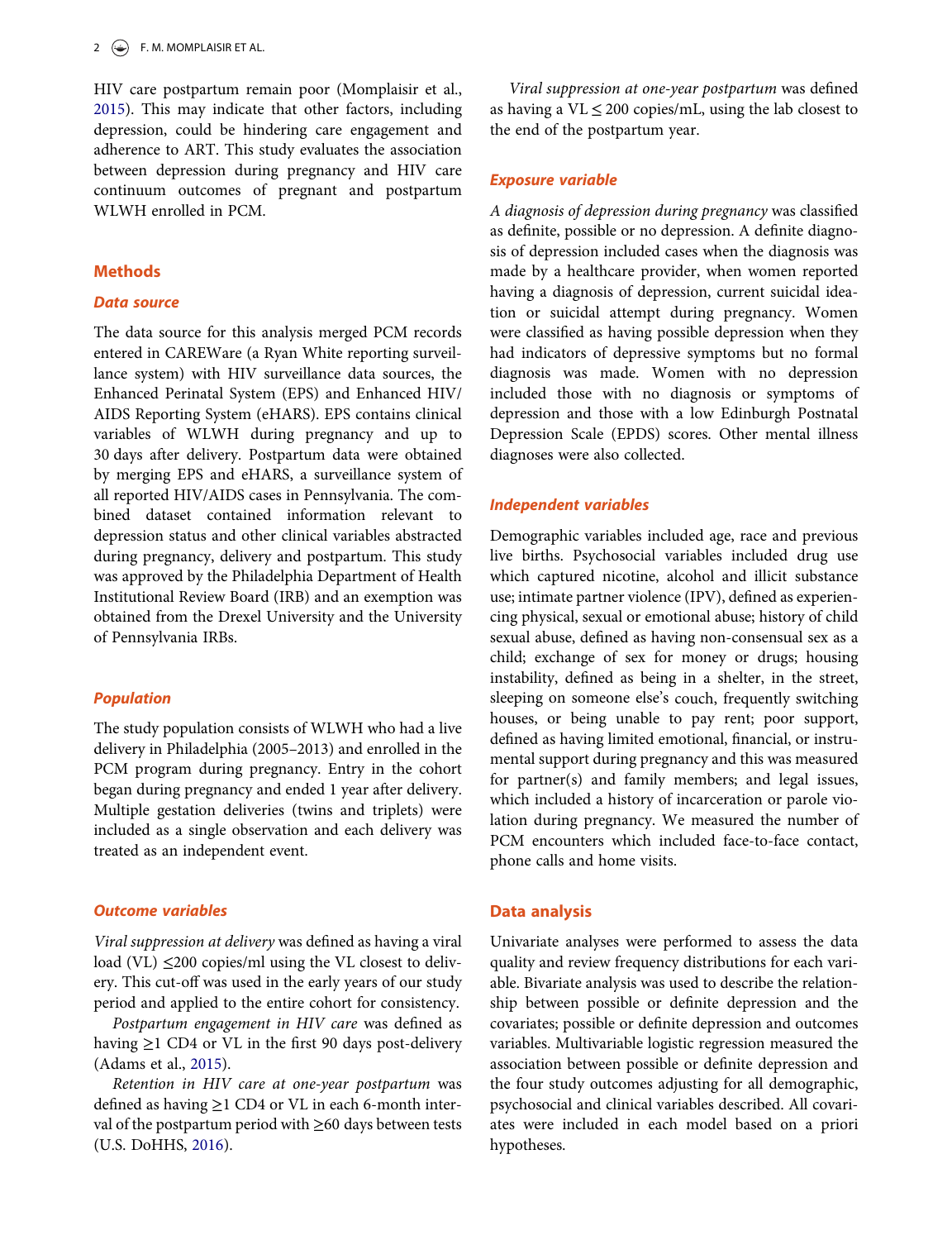during pregnancy.

whom 53.1%  $(n = 179)$  had no depression, 37.4%  $(n = 126)$  had definite depression and 9.5%  $(n = 32)$ had possible depression, with a total of 158 (46.9%) having possible or definite depression during pregnancy (Table 1). Other history of mental illness included bipolar disorder (15.2%), post-traumatic stress disorder (2.4%) and schizophrenia (1%). About 2.3%  $(n = 8)$  of women reported suicidal ideation or attempt

Women experienced many psychosocial stressors and most of these stressors were associated with possible or definite depression (Table 1). About a quarter of women reported using drugs or experiencing IPV and 4% were exchanging sex for money or drugs. More than half of women (55%) experienced unstable housing while pregnant and many had poor partner (40%) or family (30%) support. Despite the high prevalence of psychosocial stressors, the majority of women achieved viral suppression at delivery but postpartum, retention and viral suppression were poor [\(Figure 1](#page-4-0)).

The number of PCM encounters was substantially higher among women with possible or definite depression compared to women with no depression

| Table 1. Demographic, psychosocial and clinical characteristics of pregnant women living with hiv enrolled in PCM, 2005-2013. |              |               |                                  |
|-------------------------------------------------------------------------------------------------------------------------------|--------------|---------------|----------------------------------|
|                                                                                                                               | Total cohort | No depression | Boccible or definite depression* |

|                                                   | Total cohort<br>Total $n=337$ | No depression<br>Total $n=179$ (53.1%) | Possible or definite depression*<br>Total $n=$ 158 (46.9%) | p-Value |
|---------------------------------------------------|-------------------------------|----------------------------------------|------------------------------------------------------------|---------|
| Demographic variables, n (%)                      |                               |                                        |                                                            |         |
| Age                                               |                               |                                        |                                                            |         |
| $16 - 24$                                         | 103 (30.6)                    | 61(34.1)                               | 42 (26.6)                                                  | 0.17    |
| $25 - 34$                                         | 175 (51.9)                    | 92 (51.4)                              | 83 (52.5)                                                  |         |
| >35                                               | 59 (17.5)                     | 26 (14.5)                              | 33 (20.9)                                                  |         |
| Race                                              |                               |                                        |                                                            |         |
| White                                             | 22(6.5)                       | 15(8.4)                                | 7(4.4)                                                     | 0.34    |
| <b>Black</b>                                      | 273 (81.0)                    | 142 (79.3)                             | 131 (82.9)                                                 |         |
| Hisp/Other                                        | 42 (12.5)                     | 22 (12.3)                              | 20 (12.7)                                                  |         |
| Previous live births                              |                               |                                        |                                                            |         |
| 0                                                 | 86 (25.5)                     | 56 (31.3)                              | 30 (19.0)                                                  | < 0.05  |
| $1 - 2$                                           | 155 (46.0)                    | 85 (47.5)                              | 70 (44.3)                                                  |         |
| >2                                                | 96 (28.5)                     | 38 (21.2)                              | 58 (36.7)                                                  |         |
| Psychosocial variables, n (%)                     |                               |                                        |                                                            |         |
| Drug use during pregnancy                         |                               |                                        |                                                            |         |
| No                                                | 258 (76.6)                    | 149 (83.2)                             | 109 (69.0)                                                 | < 0.05  |
| Yes                                               | 79 (23.4)                     | 30 (16.8)                              | 49 (31.0)                                                  |         |
| Intimate partner violence                         |                               |                                        |                                                            |         |
| No                                                | 256 (76.0)                    | 152 (84.9)                             | 104 (65.8)                                                 | < 0.05  |
| Yes                                               | 81 (24.0)                     | 27 (15.1)                              | 54 (34.2)                                                  |         |
| Child sexual abuse                                |                               |                                        |                                                            |         |
| No                                                | 309 (91.7)                    | 172 (96.1)                             | 137 (86.7)                                                 | < 0.05  |
| Yes                                               | 28 (8.3)                      | 7(3.9)                                 | 21 (12.3)                                                  |         |
| Exchange of sex for money or drugs                |                               |                                        |                                                            |         |
| No                                                | 324 (96.1)                    | 176 (98.3)                             | 148 (93.7)                                                 | < 0.05  |
| Yes                                               | 13(3.9)                       | 3(1.7)                                 | 10(6.3)                                                    |         |
| Unstable housing                                  |                               |                                        |                                                            |         |
| No                                                | 152 (45.1)                    | 85 (47.5)                              | 67 (42.4)                                                  | 0.350   |
| Yes                                               | 185 (54.9)                    | 94 (52.5)                              | 91 (57.6)                                                  |         |
| Poor partner support                              |                               |                                        |                                                            |         |
| No                                                | 201 (59.6)                    | 124 (69.3)                             | 77 (48.7)                                                  | < 0.05  |
| Yes                                               | 136 (40.4)                    | 55 (30.7)                              | 81 (51.3)                                                  |         |
| Poor family support                               |                               |                                        |                                                            |         |
| No                                                | 236 (70.0)                    | 141 (78.8)                             | 95 (60.1)                                                  | < 0.05  |
| Yes                                               | 101(30.0)                     | 38 (21.2)                              | 63 (39.9)                                                  |         |
| Incarceration or parole violation                 |                               |                                        |                                                            |         |
| No                                                | 276 (81.9)                    | 155 (86.6)                             | 121 (76.6)                                                 | < 0.05  |
| Yes                                               | 61(18.1)                      | 24 (13.4)                              | 37 (23.4)                                                  |         |
| Number of PCM encounters**, mean (SD)             |                               |                                        |                                                            |         |
| Mean (SD)                                         | 50.8 (62.5)                   | 39.24 (50.79)                          | 63.64 (71.38)                                              | < 0.05  |
| HIV care continuum outcomes                       |                               |                                        |                                                            |         |
| Viral suppression at delivery                     | 219 (65.0)                    | 85 (63.4)                              | 134 (66.0)                                                 | 0.627   |
| Engagement in HIV care within 3 months postpartum | 141 (41.8)                    | 56 (41.8)                              | 85 (41.9)                                                  | 0.988   |
| Retention in HIV care at one-year postpartum      | 174 (51.6)                    | 63 (47.0)                              | 111 (54.7)                                                 | 0.168   |
| Viral suppression at one-year postpartum          | 145 (43.0)                    | 50 (37.3)                              | 95 (46.8)                                                  | 0.085   |

Possible or definite depression combined a definite diagnosis of depression (cases when the diagnosis of depression was made by a healthcare provider, when women reported having a diagnosis of depression, current suicidal ideation or suicidal attempt during pregnancy) and possible depression (cases when women had indicators of depressive symptoms but no formal diagnosis of depression was made).

\*\*PCM, perinatal case management.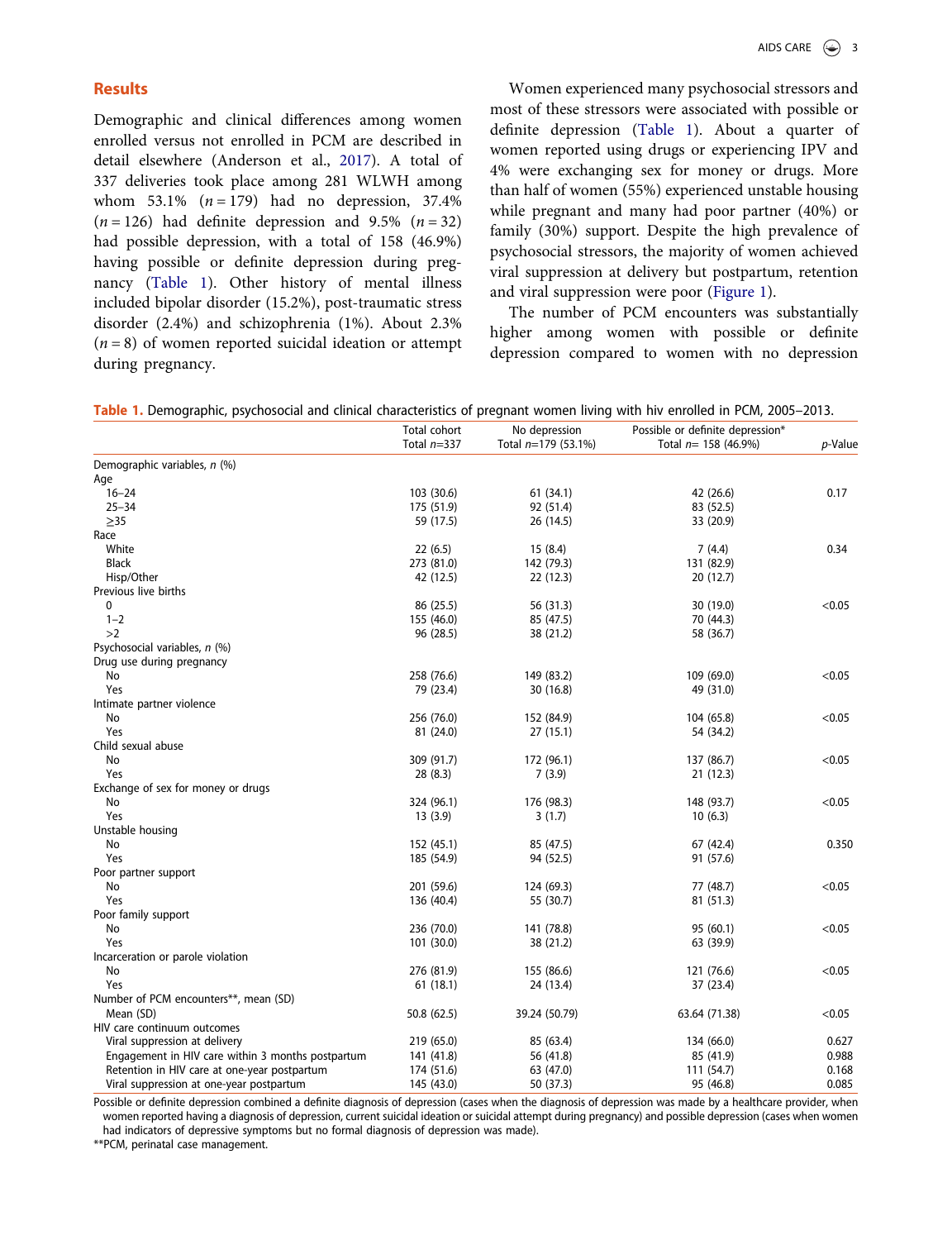# <span id="page-4-0"></span> $4 \quad \circledast$  F. M. MOMPLAISIR ET AL.



PCM: Perinatal Case Management; Def/Poss Depression: Definite or Possible Depression

Figure 1. HIC care continuum outcomes of women in the perinatal period by depression status, 2005–2013.

| Table 2. Multivariable logistic regression models evaluating the association between possible or definite depression and HIV care |  |  |  |  |
|-----------------------------------------------------------------------------------------------------------------------------------|--|--|--|--|
| continuum outcomes during pregnancy and postpartum, 2005-2013.                                                                    |  |  |  |  |

|                                    | Viral suppression at<br>delivery |               | Engagement in HIV<br>care at 3 months<br>postpartum |               | Retention in HIV care<br>at one-year<br>postpartum |               | Viral suppression at 1<br>year postpartum |               |
|------------------------------------|----------------------------------|---------------|-----------------------------------------------------|---------------|----------------------------------------------------|---------------|-------------------------------------------|---------------|
|                                    | <b>AOR</b>                       | 95% CI        | <b>AOR</b>                                          | 95% CI        | <b>AOR</b>                                         | 95% CI        | <b>AOR</b>                                | 95% CI        |
| Depression                         |                                  |               |                                                     |               |                                                    |               |                                           |               |
| <b>No</b>                          | Ref                              |               | Ref                                                 |               | Ref                                                |               | Ref                                       |               |
| Possible or definite depression    | 1.0                              | $[0.6 - 1.7]$ | 0.7                                                 | $[0.4 - 1.2]$ | 0.9                                                | $[0.5 - 1.4]$ | 1.0                                       | $[0.6 - 1.7]$ |
| Age                                |                                  |               |                                                     |               |                                                    |               |                                           |               |
| $16 - 24$                          | Ref                              |               | Ref                                                 |               | Ref                                                |               | Ref                                       |               |
| $25 - 34$                          | 1.2                              | $[0.7 - 2.2]$ | 0.9                                                 | $[0.5 - 1.7]$ | 0.9                                                | $[0.5 - 1.5]$ | 1.9                                       | $[1.0 - 3.4]$ |
| >35                                | 1.2                              | $[0.6 - 2.6]$ | 1.2                                                 | $[0.6 - 2.6]$ | 0.9                                                | $[0.4 - 1.8]$ | 2.9                                       | $[1.3 - 6.2]$ |
| Race                               |                                  |               |                                                     |               |                                                    |               |                                           |               |
| White                              | Ref                              |               | Ref                                                 |               | Ref                                                |               | Ref                                       |               |
| <b>Black</b>                       | 0.5                              | $[0.1 - 1.5]$ | 0.9                                                 | $[0.3 - 2.2]$ | 1.4                                                | $[0.5 - 3.7]$ | 0.6                                       | $[0.2 - 1.6]$ |
| Hisp/other                         | 0.3                              | $[0.1 - 1.3]$ | 0.6                                                 | $[0.2 - 1.8]$ | 1.0                                                | $[0.3 - 3.0]$ | 0.6                                       | $[0.2 - 1.9]$ |
| Previous live births               |                                  |               |                                                     |               |                                                    |               |                                           |               |
| $\mathbf{0}$                       | Ref                              |               | Ref                                                 |               | Ref                                                |               | Ref                                       |               |
| $1 - 2$                            | 1.0                              | $[0.6 - 1.9]$ | 0.6                                                 | $[0.3 - 1.1]$ | 1.0                                                | $[0.6 - 1.8]$ | 1.0                                       | $[0.6 - 1.9]$ |
| >2                                 | 0.8                              | $[0.4 - 1.6]$ | 1.0                                                 | $[0.5 - 1.9]$ | 1.3                                                | $[0.6 - 2.7]$ | 0.8                                       | $[0.4 - 1.7]$ |
| Drug use during pregnancy          |                                  |               |                                                     |               |                                                    |               |                                           |               |
| <b>No</b>                          | Ref                              |               | Ref                                                 |               | Ref                                                |               | Ref                                       |               |
| Yes                                | 1.0                              | $[0.5 - 1.9]$ | 0.6                                                 | $[0.3 - 1.2]$ | 0.7                                                | $[0.4 - 1.3]$ | 1.2                                       | $[0.7 - 2.2]$ |
| Intimate partner violence          |                                  |               |                                                     |               |                                                    |               |                                           |               |
| No                                 | Ref                              |               | Ref                                                 |               | Ref                                                |               | Ref                                       |               |
| Yes                                | 1.0                              | $[0.5 - 1.9]$ | 1.4                                                 | $[0.7 - 2.5]$ | 2.0                                                | $[1.1 - 3.6]$ | 0.9                                       | $[0.4 - 1.6]$ |
| Child sexual abuse                 |                                  |               |                                                     |               |                                                    |               |                                           |               |
| <b>No</b>                          | Ref                              |               | Ref                                                 |               | Ref                                                |               | Ref                                       |               |
| Yes                                | 1.7                              | $[0.6 - 4.3]$ | 1.0                                                 | $[0.4 - 2.4]$ | 1.2                                                | $[0.5 - 2.8]$ | 1.3                                       | $[0.5 - 3.0]$ |
| Exchange of sex for money or drugs |                                  |               |                                                     |               |                                                    |               |                                           |               |
| No                                 | Ref                              |               | Ref                                                 |               | Ref                                                |               | Ref                                       |               |
| Yes                                | 0.4                              | $[0.1 - 1.5]$ | 0.9                                                 | $[0.2 - 3.2]$ | 1.5                                                | $[0.4 - 5.6]$ | 0.8                                       | $[0.2 - 2.8]$ |
| Unstable housing                   |                                  |               |                                                     |               |                                                    |               |                                           |               |
| No                                 | Ref                              |               | Ref                                                 |               | Ref                                                |               | Ref                                       |               |
| Yes                                | 1.0                              | $[0.6 - 1.6]$ | 1.0                                                 | $[0.6 - 1.6]$ | 0.9                                                | $[0.6 - 1.5]$ | 0.9                                       | $[0.6 - 1.5]$ |
| Poor partner support               |                                  |               |                                                     |               |                                                    |               |                                           |               |
| No                                 | Ref                              |               | Ref                                                 |               | Ref                                                |               | Ref                                       |               |
| Yes                                | 0.6                              | $[0.3 - 1.0]$ | 0.9                                                 | $[0.5 - 1.5]$ | 0.6                                                | $[0.3 - 1.0]$ | 0.9                                       | $[0.5 - 1.5]$ |
| Poor family support                |                                  |               |                                                     |               |                                                    |               |                                           |               |
| No                                 | Ref                              |               | Ref                                                 |               | Ref                                                |               | Ref                                       |               |
| Yes                                | 1.1                              | $[0.6 - 1.9]$ | 1.2                                                 | $[0.7 - 2.0]$ | 1.0                                                | $[0.6 - 1.6]$ | 1.0                                       | $[0.6 - 1.7]$ |
| Incarceration or parole violation  |                                  |               |                                                     |               |                                                    |               |                                           |               |
| No                                 | Ref                              |               | Ref                                                 |               | Ref                                                |               | Ref                                       |               |
| Yes                                | 1.1                              | $[0.6 - 2.2]$ | 1.2                                                 | $[0.6 - 2.3]$ | 1.2                                                | $[0.6 - 2.3]$ | 1.0                                       | $[0.5 - 1.9]$ |

\*AOR, adjusted odds ratio. The regression models for each outcome included all listed variables.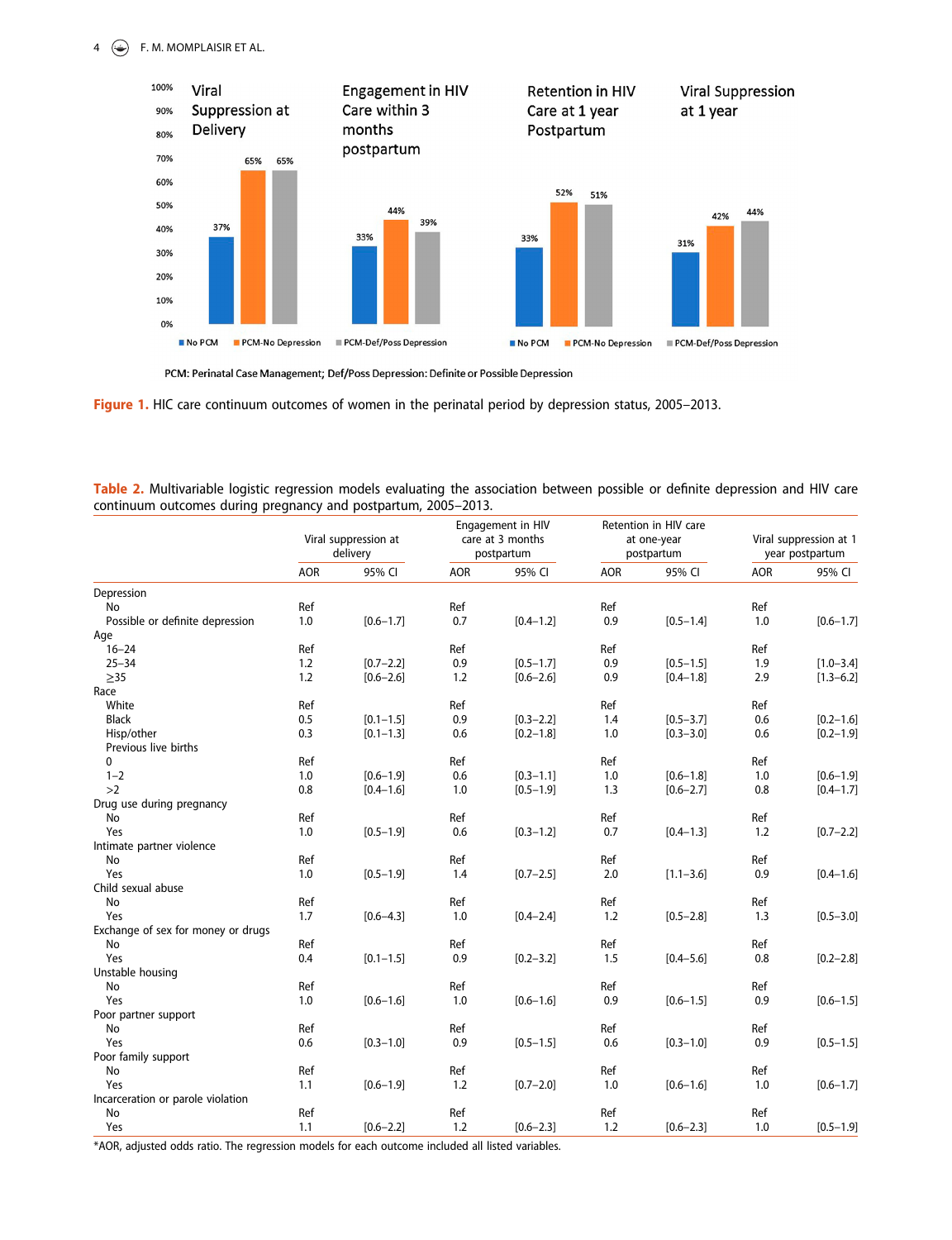<span id="page-5-0"></span>(63.6 vs. 39.2,  $p < 0.05$ ). There were no differences by depression status across all four HIV care continuum outcomes in unadjusted ([Figure 1\)](#page-4-0) and adjusted analyses ([Table 2\)](#page-4-0). A secondary data analysis was performed separating definite and possible depression into their own categories and evaluating their relationship with care continuum outcomes and the findings remained the same.

# **Discussion**

In this large cohort of WLWH, we found that the majority of women had possible or definite depression during pregnancy and experienced many psychosocial stressors. Despite these challenges, there were no differences found across HIV care continuum outcomes during pregnancy and postpartum. Women with depression benefited from more intensive support from PCM as demonstrated by the higher number of encounters. Engagement in PCM likely helped women overcome barriers that could have impeded attendance to medical visits and adherence to ART.

Our findings are consistent with other published data showing high prevalence of depression for pregnant WLWH. A literature review of studies from high-income countries show that the prevalence of depression among pregnant WLWH varies between 31% and 53% (Kapetanovic, Christensen, Karim, Lin, & Mack, [2009;](#page-6-0) Kapetanovic, Dass-Brailsford, Nora, & Talisman, [2014](#page-6-0); Levine, Aaron, & Criniti, [2008](#page-6-0)). Having a low CD4 and poor adherence to ART have been associated with perinatal depression (Kapetanovic et al., [2009](#page-6-0)); however, the direction of the relationship remains unclear. The lack of association between depression and care continuum outcomes in the perinatal period that we observed is likely due to the support provided by PCM or through PCM initiated linkage to mental health programs or other community resources. Interventions aimed at improving retention and viral suppression of pregnant or postpartum WLWH are lacking (Momplaisir et al., [2018](#page-6-0)); it is therefore important to note that WLWH who receive intensive PCM do not experience worse outcomes than women with no depression.

Limitations for this study include the fact that depression status was only available among women enrolled in PCM; it is possible that a difference in outcomes could have been found if depression status was available for all women (PCM enrollees and non-enrollees). However, referral to PCM is usually made in a higher risk pool of clients and despite experiencing many psychosocial stressors, outcomes were similar by depression status. Another limitation is that we relied on PCM documentation for depression status but PCM notes were generally detailed and inclusive of a diagnosis of depression.

In conclusion, pregnant WLWH with possible or definite depression had similar care continuum outcomes to those without depression. These findings likely reflect the beneficial effects of intensive PCM to offset the negative impact of depression in pregnancy and postpartum.

## Acknowledgments

The authors would like to acknowledge the perinatal case management program in Philadelphia who care for pregnant and postpartum women living with HIV. The views expressed in this paper are those of the authors. No official endorsement by the Philadelphia Department of Public Health or National Institutes of Health should be inferred.

#### Disclosure statement

No potential conflict of interest was reported by the authors.

#### Funding

This study was funded by the Penn Mental Health AIDS Research Center (PMHARC) pilot and by the Drexel Mary Dewitt Pettit Fellowship fund. This work was supported by Drexel Mary Dewitt Pettit Fellowship fund and University of Pennsylvania Center for AIDS Research (CFAR).

#### **References**

- Adams, J. W., Brady, K. A., Michael, Y. L., Yehia, B. R., & Momplaisir, F. M. [\(2015\)](#page-1-0). Postpartum engagement in HIV care: An important predictor of long-term retention in care and viral suppression. Clinical Infectious Diseases, 61 (12), 1880–1887.
- Alder, J., Fink, N., Bitzer, J., Hösli, I., & Holzgreve, W. ([2007](#page-1-0)). Depression and anxiety during pregnancy: A risk factor for obstetric, fetal and neonatal outcome? A critical review of the literature. The Journal of Maternal-Fetal & Neonatal Medicine, 20(3), 189–209.
- Ammassari, A., Antinori, A., Aloisi, M. S., Trotta, M. P., Murri, R., Bartoli, L., . . . Starace, F. ([2004\)](#page-1-0). Depressive symptoms, neurocognitive impairment, and adherence to highly active antiretroviral therapy among HIV-infected persons. Psychosomatics, 45(5), 394–402.
- Anderson, E. A., Momplaisir, F. M., Corson, C., & Brady, K. A. ([2017](#page-1-0)). Assessing the impact of perinatal HIV case management on outcomes along the HIV care continuum for pregnant and postpartum women living With HIV, Philadelphia 2005–2013. AIDS and Behavior, 21, 1–12.
- Evans, D. L., Ten Have, T. R., Douglas, S. D., Gettes, D. R., Morrison, M., Chiappini, M. S., . . . Wang, Y. L. ([2002](#page-1-0)). Association of depression with viral load, CD8 T lymphocytes, and natural killer cells in women with HIV infection. American Journal of Psychiatry, 159(10), 1752–1759.
- Goedhart, G., Snijders, A. C., Hesselink, A. E., van Poppel, M. N., Bonsel, G. J., & Vrijkotte, T. G. ([2010\)](#page-1-0). Maternal